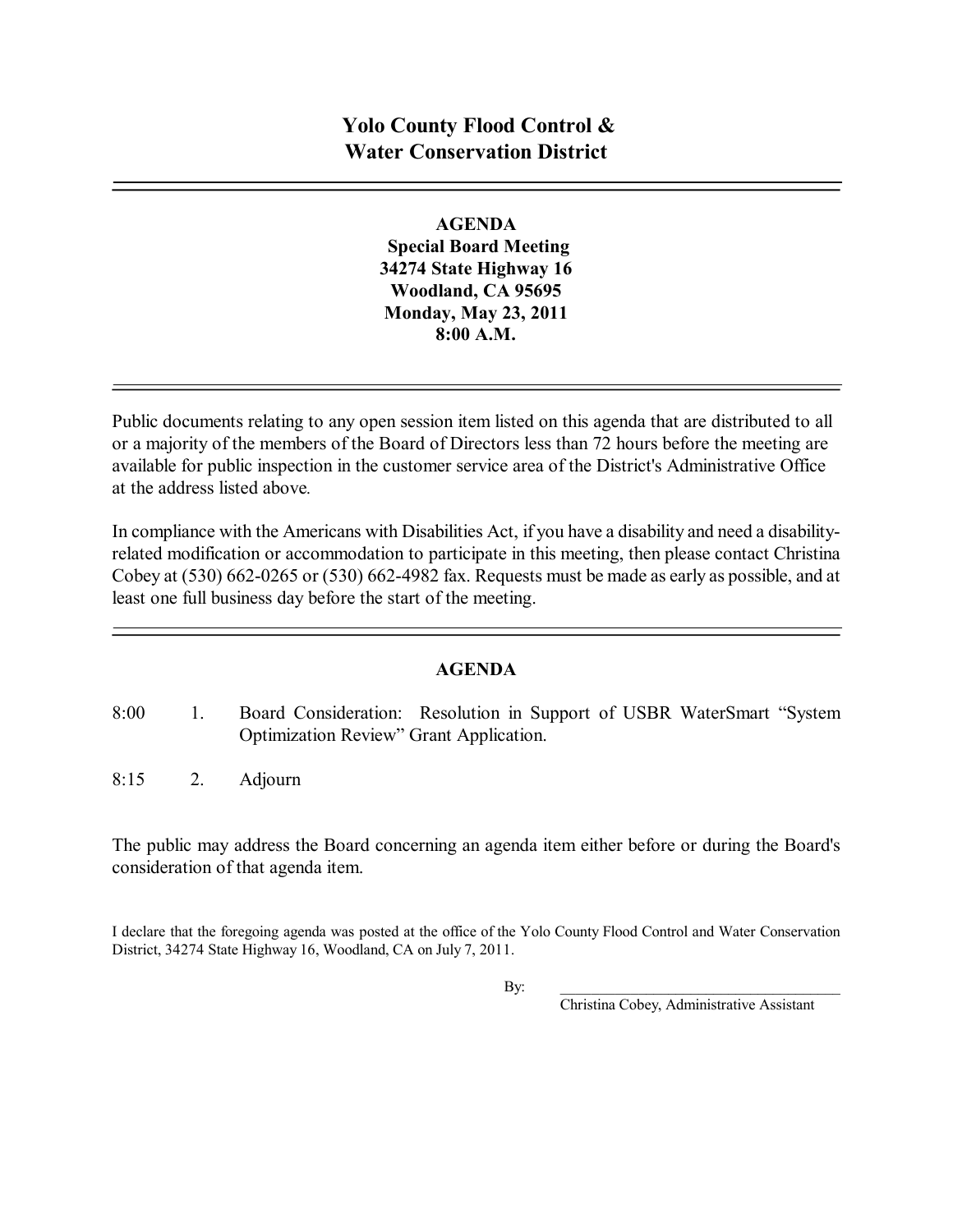

**FLOOD CONTROL & WATER CONSERVATION DISTRICT** 

**SPECIAL BOARD MEETING MINUTES Monday, May 23, 2011, 8:00 AM** 

**YCFCWCD Offices 34274 State Highway 16 Woodland, CA 95695**

The special meeting of the Board of Directors of the Yolo County Flood Control and Water Conservation District was held at 8:00 a.m. on Monday, May 23, 2011 at its regular place of business, 34274 State Highway 16, Woodland, California. Chair Rominger convened the meeting. In attendance were:

District Board Bruce Rominger, Chair Ann Brice Ron Tadlock

District Staff Tim O'Halloran, General Manager Christy Barton, Assistant General Manager

Members of the Public None

## 1. BOARD CONSIDERATION: Resolution In Support Of USBR Watersmart "System Optimization Review" Grant Application

General Manager O'Halloran briefly reviewed the reasons to apply for a United States Bureau of Reclamation "WaterSmart" grant with the United States Center of Stockholm Environmental Institute and the University of California at Davis to expand the District's Cache Creek Watershed

> Special Board Meeting Minutes May 23, 2011